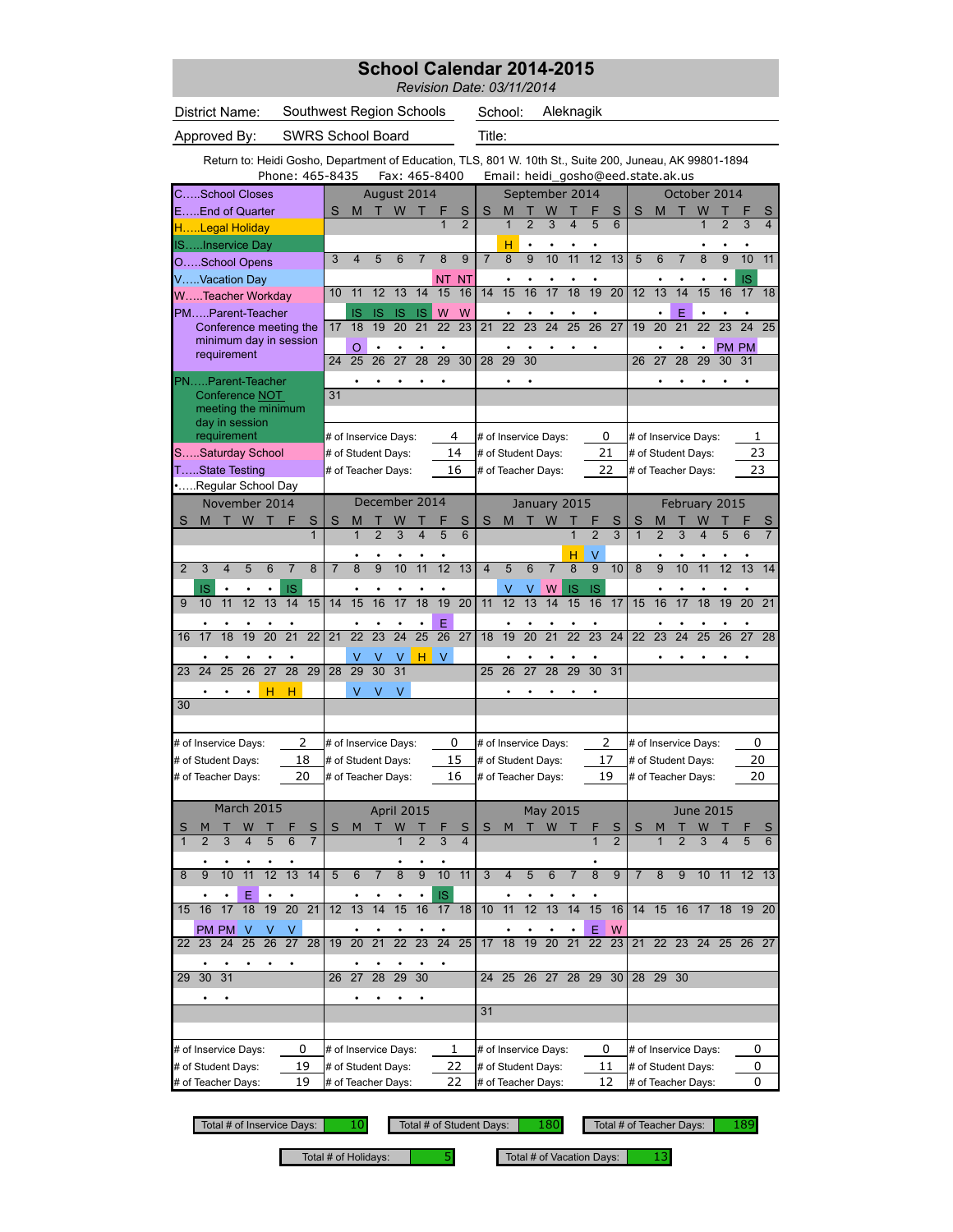|                                       |                                                                                                         |                 |    |                          |                |                |                 |                      |                              |           |                     | Revision Date: 03/11/2014 |                 |                 | School Calendar 2014-2015          |                         |                 |                     |                |                |                               |                  |                |           |             |
|---------------------------------------|---------------------------------------------------------------------------------------------------------|-----------------|----|--------------------------|----------------|----------------|-----------------|----------------------|------------------------------|-----------|---------------------|---------------------------|-----------------|-----------------|------------------------------------|-------------------------|-----------------|---------------------|----------------|----------------|-------------------------------|------------------|----------------|-----------|-------------|
| District Name:                        |                                                                                                         |                 |    | Southwest Region Schools |                |                |                 |                      |                              |           |                     |                           | School:         |                 |                                    |                         |                 |                     |                |                | William "Sonny" Nelson School |                  |                |           |             |
| Approved By:                          |                                                                                                         |                 |    | <b>SWRS School Board</b> |                |                |                 |                      |                              |           |                     | Title:                    |                 |                 |                                    |                         |                 |                     |                |                |                               |                  |                |           |             |
|                                       | Return to: Heidi Gosho, Department of Education, TLS, 801 W. 10th St., Suite 200, Juneau, AK 99801-1894 |                 |    | Phone: 465-8435          |                |                |                 |                      | Fax: 465-8400                |           |                     |                           |                 |                 | Email: heidi_gosho@eed.state.ak.us |                         |                 |                     |                |                |                               |                  |                |           |             |
| CSchool Closes                        |                                                                                                         |                 |    |                          |                |                |                 |                      | August 2014                  |           |                     |                           |                 |                 | September 2014                     |                         |                 |                     |                |                | October 2014                  |                  |                |           |             |
| EEnd of Quarter                       |                                                                                                         |                 |    |                          | S              | M              |                 | W                    |                              | F         | S                   | S                         | М               |                 |                                    |                         |                 | S                   | S              | M              | П                             | W                |                |           | S           |
| HLegal Holiday                        |                                                                                                         |                 |    |                          |                |                |                 |                      |                              |           | $\overline{2}$      |                           | $\mathbf{1}$    | $\overline{2}$  | 3                                  | $\overline{\mathbf{4}}$ | 5               | 6                   |                |                |                               | 1                | $\overline{2}$ | 3         | 4           |
| ISInservice Day                       |                                                                                                         |                 |    |                          |                |                |                 |                      |                              |           |                     |                           | н               | $\bullet$       |                                    |                         |                 |                     |                |                |                               |                  |                |           |             |
| OSchool Opens                         |                                                                                                         |                 |    |                          | 3              | $\overline{4}$ | 5               | 6                    | 7                            | 8         | 9                   | $\overline{7}$            | 8               | $\overline{9}$  | 10                                 | 11                      | $\overline{12}$ | 13                  | 5              | 6              | $\overline{7}$                | 8                | 9              | 10        | 11          |
| VVacation Day                         |                                                                                                         |                 |    |                          | 10             | 11             | 12              | 13                   | 14                           | ΝT<br>15  | ΝT<br>16            | 14                        | ٠<br>15         | 16              | 17                                 | 18                      | 19              | $\overline{20}$     | 12             | 13             | 14                            | 15               | ٠<br>16        | IS<br>17  | 18          |
| WTeacher Workday<br>PMParent-Teacher  |                                                                                                         |                 |    |                          |                |                |                 |                      |                              |           |                     |                           |                 |                 |                                    |                         |                 |                     |                | $\bullet$      |                               |                  |                |           |             |
| Conference meeting the                |                                                                                                         |                 |    |                          | 17             | IS<br>18       | IS<br>19        | 1S<br>20             | IS<br>21                     | W<br>22   | W<br>23             | 21                        | 22              | 23              | 24                                 | 25                      | 26              | 27                  | 19             | 20             | Е<br>21                       | 22               | 23             | 24        | 25          |
| minimum day in session                |                                                                                                         |                 |    |                          |                | $\circ$        |                 |                      |                              |           |                     |                           |                 |                 |                                    |                         |                 |                     |                |                |                               |                  |                | PM PM     |             |
| requirement                           |                                                                                                         |                 |    |                          | 24             | 25             | 26              | 27                   | 28                           | 29        | $\overline{30}$     | 28                        | 29              | 30              |                                    |                         |                 |                     | 26             | 27             | 28                            | 29               | 30             | 31        |             |
| PNParent-Teacher                      |                                                                                                         |                 |    |                          |                |                |                 |                      |                              |           |                     |                           | ٠               |                 |                                    |                         |                 |                     |                |                |                               |                  |                |           |             |
| Conference NOT                        |                                                                                                         |                 |    |                          | 31             |                |                 |                      |                              |           |                     |                           |                 |                 |                                    |                         |                 |                     |                |                |                               |                  |                |           |             |
| meeting the minimum<br>day in session |                                                                                                         |                 |    |                          |                |                |                 |                      |                              |           |                     |                           |                 |                 |                                    |                         |                 |                     |                |                |                               |                  |                |           |             |
| requirement                           |                                                                                                         |                 |    |                          |                |                |                 | # of Inservice Days: |                              |           | 4                   |                           |                 |                 | # of Inservice Days:               |                         |                 | 0                   |                |                | # of Inservice Days:          |                  |                |           | 1           |
| SSaturday School                      |                                                                                                         |                 |    |                          |                |                |                 | # of Student Days:   |                              |           | 14                  |                           |                 |                 | # of Student Days:                 |                         |                 | 21                  |                |                | # of Student Days:            |                  |                |           | 23          |
| TState Testing                        |                                                                                                         |                 |    |                          |                |                |                 | # of Teacher Days:   |                              |           | 16                  |                           |                 |                 | # of Teacher Days:                 |                         |                 | 22                  |                |                | # of Teacher Days:            |                  |                |           | 23          |
| •Regular School Day                   | November 2014                                                                                           |                 |    |                          |                |                |                 |                      | December 2014                |           |                     |                           |                 |                 | January 2015                       |                         |                 |                     |                |                | February 2015                 |                  |                |           |             |
| S<br>M                                | W<br>т                                                                                                  | т               | F  | S                        | S              | М              |                 |                      |                              |           | S                   | S                         | M               | т               | W                                  |                         |                 | S                   | S              | М              |                               | W                |                |           |             |
|                                       |                                                                                                         |                 |    | 1                        |                | 1              | $\overline{2}$  | 3                    | 4                            | 5         | 6                   |                           |                 |                 |                                    | 1                       | $\overline{2}$  | $\overline{3}$      | $\mathbf{1}$   | $\overline{2}$ | 3                             | 4                | 5              | 6         |             |
|                                       |                                                                                                         |                 |    |                          |                |                |                 |                      |                              |           |                     |                           |                 |                 |                                    | н                       | V               |                     |                |                |                               |                  |                |           |             |
| $\overline{2}$<br>3                   | $\overline{4}$<br>5                                                                                     | 6               | 7  | 8                        | $\overline{7}$ | 8              | 9               | 10                   | 11                           | 12        | 13                  | $\overline{4}$            | 5               | 6               | $\overline{7}$                     | 8                       | 9               | 10                  | 8              | 9              | 10                            | 11               | 12             | 13        | 14          |
|                                       | ٠                                                                                                       | $\bullet$       | IS |                          |                |                | $\bullet$       | $\bullet$            |                              | $\bullet$ |                     |                           | $\bullet$       | $\bullet$       | W                                  | IS                      | IS              |                     |                | $\bullet$      |                               |                  | $\bullet$      | $\bullet$ |             |
| 9<br>10                               | 12<br>11                                                                                                | 13              | 14 | 15                       | 14             | 15             | 16              | 17                   | 18                           | 19        | 20                  | 11                        | 12              | $\overline{13}$ | 14                                 | 15                      | 16              | 17                  | 15             | 16             | 17                            | 18               | 19             | 20        | 21          |
| 17<br>16                              | 18<br>19                                                                                                | $\overline{20}$ | 21 | 22                       | 21             | ٠<br>22        | $\overline{23}$ | ٠<br>$\overline{24}$ | <b>PM</b><br>$\overline{25}$ | Ε<br>26   | $\overline{27}$     | 18                        | $\bullet$<br>19 | 20              | 21                                 | ٠<br>$\overline{22}$    | $\overline{23}$ | 24                  | 22             | ٠<br>23        | 24                            | 25               | 26             | ٠<br>27   | 28          |
|                                       |                                                                                                         |                 |    |                          |                |                |                 |                      |                              |           |                     |                           |                 |                 |                                    |                         |                 |                     |                |                |                               |                  |                |           |             |
| 23 24 25 26 27 28 29                  |                                                                                                         |                 |    |                          | 28             | V<br>29        | V               | v<br>30 31           | н                            | V         |                     |                           |                 |                 |                                    |                         |                 |                     |                |                |                               |                  |                |           |             |
|                                       | IS.<br>V                                                                                                | н               | н  |                          |                | V              | V               | V                    |                              |           |                     |                           |                 |                 |                                    |                         |                 |                     |                |                |                               |                  |                |           |             |
| 30                                    |                                                                                                         |                 |    |                          |                |                |                 |                      |                              |           |                     |                           |                 |                 |                                    |                         |                 |                     |                |                |                               |                  |                |           |             |
|                                       |                                                                                                         |                 |    |                          |                |                |                 |                      |                              |           |                     |                           |                 |                 |                                    |                         |                 |                     |                |                |                               |                  |                |           |             |
| # of Inservice Days:                  |                                                                                                         |                 |    | 2                        |                |                |                 | # of Inservice Days: |                              |           | 0                   |                           |                 |                 | # of Inservice Days:               |                         |                 | 2                   |                |                | # of Inservice Days:          |                  |                |           | 0           |
| # of Student Days:                    |                                                                                                         |                 |    | 17                       |                |                |                 | # of Student Days:   |                              |           | 15                  |                           |                 |                 | # of Student Days:                 |                         |                 | 19                  |                |                | # of Student Days:            |                  |                |           | 20          |
| # of Teacher Days:                    |                                                                                                         |                 |    | 19                       |                |                |                 | # of Teacher Days:   |                              |           | 16                  |                           |                 |                 | # of Teacher Days:                 |                         |                 | 21                  |                |                | # of Teacher Days:            |                  |                |           | 20          |
|                                       |                                                                                                         |                 |    |                          |                |                |                 |                      |                              |           |                     |                           |                 |                 |                                    |                         |                 |                     |                |                |                               |                  |                |           |             |
|                                       | March 2015                                                                                              |                 |    |                          |                |                |                 | April 2015           |                              |           |                     |                           |                 |                 | May 2015                           |                         |                 |                     |                |                |                               | <b>June 2015</b> |                |           |             |
| S                                     | W                                                                                                       | т.              |    | S<br>$\overline{7}$      | S              | M              | т               | W                    |                              |           | S<br>$\overline{4}$ | S                         | M               |                 | T W                                | $\top$                  | ۲               | S<br>$\overline{2}$ | S              | M              | т                             | W                |                |           | S           |
|                                       |                                                                                                         |                 |    |                          |                |                |                 |                      |                              |           |                     |                           |                 |                 |                                    |                         |                 |                     |                |                |                               |                  |                |           |             |
|                                       |                                                                                                         |                 |    |                          |                |                |                 |                      |                              |           |                     |                           |                 |                 |                                    |                         |                 |                     |                |                |                               |                  |                |           |             |
| 8<br>9                                | 11<br>10                                                                                                | 12              | 13 | 14                       | 5              | $6\phantom{1}$ | $\overline{7}$  | $\overline{8}$       | $\overline{9}$               | 10        | $-11$               | $\overline{3}$            | $\overline{4}$  | 5               | 6                                  | $\overline{7}$          | $\overline{8}$  | 9                   | $\overline{7}$ | 8              | 9                             |                  |                |           |             |
|                                       | Ε                                                                                                       |                 |    |                          |                |                |                 |                      |                              |           |                     |                           |                 |                 |                                    |                         |                 |                     |                |                |                               |                  |                |           | 10 11 12 13 |

10 11 12 13 17 18 19 20 • • IS PM PM • • • • • • • • • E W 22 23 24 25 26 27 28 19 20 21 22 23 24 25 17 18 19 20 21 22 23 21 22 23 24 25 26 27  $\begin{array}{c|c|c|c|c|c|c|c|c} \hline \cdots & \cdots & \cdots & \cdots & \cdots & \cdots & \cdots \ \hline \end{array}$  29 30 31  $\begin{array}{c|c|c|c|c} \hline \cdots & \cdots & \cdots & \cdots & \cdots \ \hline \end{array}$  26 27 28 29 30 24 25 26 27 28 29 30 28 29 30 • • • • • • 36 37 38 39 40 41 42 33 34 35 36 37 38 39 31 32 33 34 35 36 37 35 36 37 38 39 40 41 # of Inservice Days:  $\begin{array}{c|c} 1 & \text{# of Inservice Days:} \end{array}$   $\begin{array}{c|c} 0 & \text{# of Inservice Days:} \end{array}$  # of Inservice Days: # of Student Days:  $\begin{array}{r|l} 20 & \text{\# of Student Days:} & \text{20} & \text{\# of Student Days:} & \text{11} & \text{\# of Student Days:} \end{array}$ # of Teacher Days: 20 # of Teacher Days: 20 |# of Teacher Days: 12 |# of Teacher Days: # of Student Days: 1 20 20 0 0  $\overline{0}$ # of Inservice Days:

Total # of Inservice Days: 10 Total # of Student Days: 180

Total # of Teacher Days: | 189

Total # of Holidays:  $\begin{array}{|c|c|} \hline \quad & 5 \end{array}$  Total # of Vacation Days: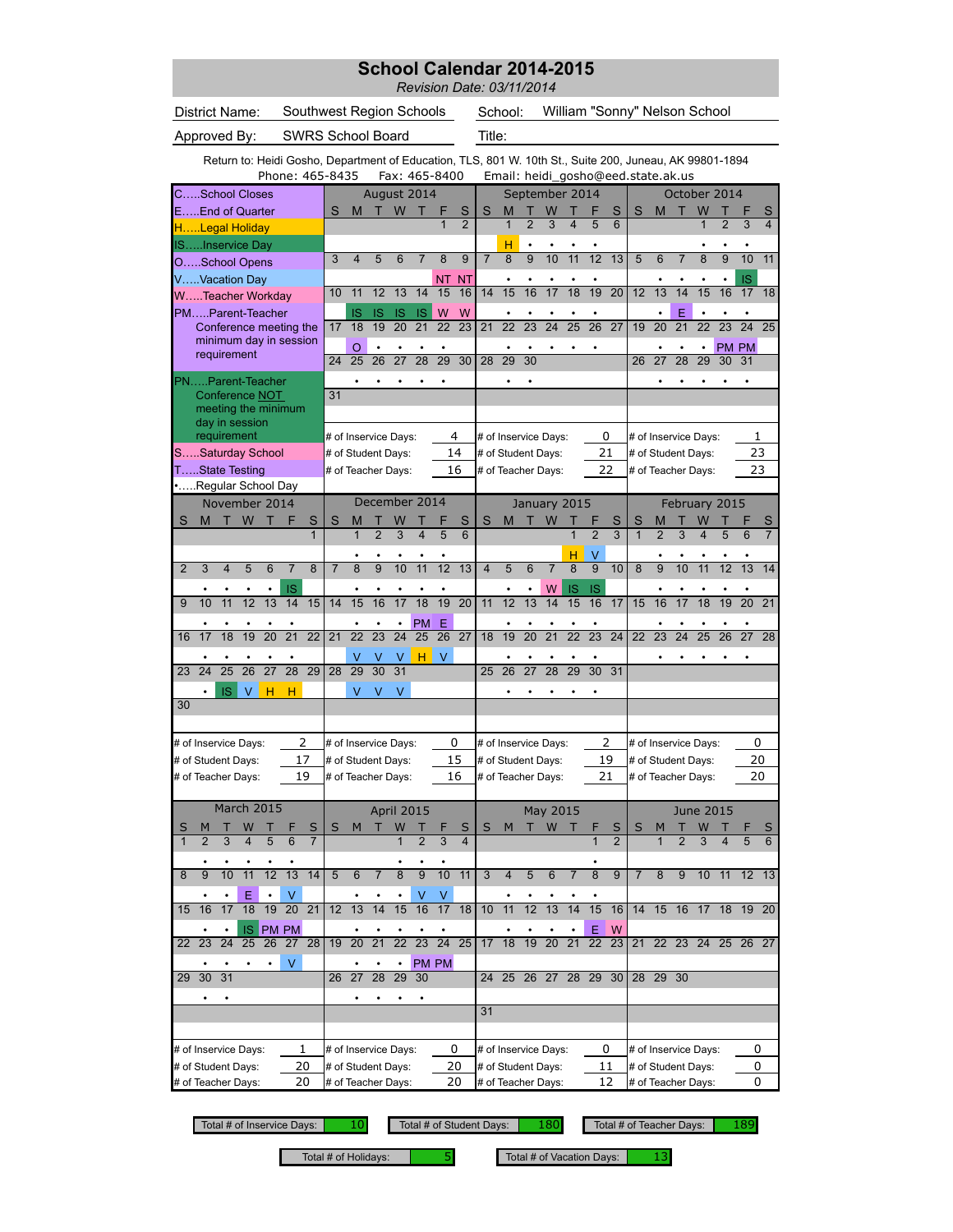|                                                                               |                                                                                                         | School Calendar 2014-2015<br>Revision Date: 11/20/2014                                                                                                                           |
|-------------------------------------------------------------------------------|---------------------------------------------------------------------------------------------------------|----------------------------------------------------------------------------------------------------------------------------------------------------------------------------------|
| District Name:                                                                | Southwest Region Schools                                                                                | School:<br>Koliganek                                                                                                                                                             |
| Approved By:                                                                  | <b>SWRS School Board</b>                                                                                | Title:                                                                                                                                                                           |
|                                                                               |                                                                                                         | Return to: Heidi Gosho, Department of Education, TLS, 801 W. 10th St., Suite 200, Juneau, AK 99801-1894                                                                          |
| Phone: 465-8435                                                               | Fax: 465-8400                                                                                           | Email: heidi_gosho@eed.state.ak.us                                                                                                                                               |
| CSchool Closes<br>EEnd of Quarter                                             | August 2014<br>W<br>S<br>M<br>F<br>S<br>п<br>т                                                          | September 2014<br>October 2014<br>S<br>M<br>W<br>S<br>S<br>M<br>т<br>W<br>т<br>S                                                                                                 |
| HLegal Holiday                                                                | $\overline{2}$<br>$\overline{1}$                                                                        | $\mathbf{1}$<br>$\overline{2}$<br>3<br>4<br>5<br>6<br>$\overline{1}$<br>$\overline{2}$<br>$\overline{\mathbf{4}}$<br>3                                                           |
| ISInservice Day<br>OSchool Opens                                              | 3<br>5<br>6<br>8<br>9<br>4<br>7                                                                         | н<br>$\overline{7}$<br>$\overline{8}$<br>$\overline{9}$<br>11<br>12<br>13<br>$\overline{8}$<br>11<br>10<br>5<br>6<br>9<br>10<br>$\overline{7}$                                   |
| VVacation Day                                                                 | ΝT<br>NT                                                                                                | IS                                                                                                                                                                               |
| WTeacher Workday                                                              | 13<br>15<br>16<br>10<br>11<br>12<br>14                                                                  | $\overline{20}$<br>14<br>15<br>16<br>18<br>19<br>12<br>13<br>14<br>15<br>16<br>17<br>18<br>17                                                                                    |
| PMParent-Teacher<br>Conference meeting the                                    | IS<br>W<br>W<br>IS<br>IS<br>IS<br>19<br>20<br>21<br>22<br>23<br>17<br>18                                | E<br>$\bullet$<br>$\bullet$<br>$\bullet$<br>$\bullet$<br>$\bullet$<br>$\bullet$<br>$\bullet$<br>22<br>23<br>24<br>25<br>26<br>27<br>20<br>21<br>22<br>23<br>24<br>25<br>21<br>19 |
| minimum day in session<br>requirement                                         | O<br>$\bullet$<br>٠                                                                                     | PM PM<br>$\bullet$<br>$\bullet$<br>$\bullet$<br>٠                                                                                                                                |
|                                                                               | $\overline{29}$<br>24<br>25<br>26<br>27<br>28<br>30                                                     | 28<br>29<br>30<br>27<br>28<br>29<br>30<br>31<br>26                                                                                                                               |
| PNParent-Teacher<br>Conference NOT                                            | IS<br>31                                                                                                |                                                                                                                                                                                  |
| meeting the minimum<br>day in session                                         |                                                                                                         |                                                                                                                                                                                  |
| requirement                                                                   | 5<br># of Inservice Days:                                                                               | # of Inservice Days:<br>0<br># of Inservice Days:<br>1                                                                                                                           |
| SSaturday School<br>TState Testing                                            | 14<br># of Student Days:<br>16                                                                          | 23<br>21<br># of Student Days:<br># of Student Days:<br>22<br>23                                                                                                                 |
| Regular School Day                                                            | # of Teacher Days:                                                                                      | # of Teacher Days:<br># of Teacher Days:                                                                                                                                         |
| November 2014                                                                 | December 2014                                                                                           | January 2015<br>February 2015                                                                                                                                                    |
| W<br>S<br>S<br>M<br>т<br>$\mathbf{1}$                                         | S<br>S<br>M<br>$\overline{2}$<br>$\overline{3}$<br>5<br>1<br>4<br>6                                     | М<br>W<br>S<br>S<br>S<br>M<br>$\overline{2}$<br>$\overline{3}$<br>$\overline{1}$<br>$\overline{1}$<br>$\overline{2}$<br>$\overline{3}$<br>5<br>4                                 |
|                                                                               | ٠                                                                                                       | н<br>٧                                                                                                                                                                           |
| $\overline{2}$<br>3<br>6<br>8<br>4<br>5<br>7                                  | $\overline{8}$<br>$\overline{7}$<br>9<br>10<br>11<br>12<br>13                                           | $\overline{9}$<br>$\overline{4}$<br>5<br>6<br>8<br>9<br>10<br>8<br>10<br>11<br>12<br>13<br>$\overline{7}$<br>14                                                                  |
| IS<br>12<br>13<br>10<br>11<br>14<br>15<br>9                                   | $\bullet$<br>14<br>16<br>17<br>18<br>19<br>20<br>15                                                     | W<br><b>IS</b><br>V<br>IS<br>V<br>$\bullet$<br>12<br>13<br>14<br>16<br>17<br>18<br>19<br>20<br>11<br>15<br>17<br>15<br>16<br>21                                                  |
|                                                                               | E                                                                                                       | IS                                                                                                                                                                               |
| $\overline{20}$<br>$\overline{21}$<br>$\overline{22}$<br>17<br>18<br>16<br>19 | $\overline{22}$<br>$\overline{23}$<br>$\overline{24}$<br>$\overline{25}$<br>$\overline{27}$<br>21<br>26 | $\overline{20}$<br>$\overline{21}$<br>$\overline{22}$<br>$\overline{23}$<br>$\overline{24}$<br>23<br>18<br>19<br>22<br>24<br>25<br>26<br>27<br>28                                |
| 27<br>28<br>29<br>23<br>24<br>25<br>26                                        | $\vee$<br>v<br>v<br>H I<br>v<br>29<br>28<br>30<br>31                                                    | 27<br>28<br>29<br>30<br>31<br>25<br>26                                                                                                                                           |
| н<br>н                                                                        | ٧<br>V<br>٧                                                                                             |                                                                                                                                                                                  |
| 30                                                                            |                                                                                                         |                                                                                                                                                                                  |
| # of Inservice Days:<br>1                                                     | 0<br># of Inservice Days:                                                                               | 2<br>1<br># of Inservice Days:<br># of Inservice Days:                                                                                                                           |
| 18<br># of Student Days:                                                      | 15<br># of Student Days:                                                                                | 17<br>20<br># of Student Days:<br># of Student Days:                                                                                                                             |
| 20<br># of Teacher Days:                                                      | 16<br># of Teacher Days:                                                                                | # of Teacher Days:<br>19<br># of Teacher Days:<br>20                                                                                                                             |
| <b>March 2015</b>                                                             | <b>April 2015</b>                                                                                       | May 2015<br><b>June 2015</b>                                                                                                                                                     |
| S<br>S<br>W<br>M                                                              | S<br>М<br>W                                                                                             | W<br>S<br>S<br>S<br>м<br>т<br>м<br>W                                                                                                                                             |
| 5<br>$\overline{2}$<br>3<br>6<br>$\overline{7}$<br>$\mathbf{1}$<br>4<br>٠     | $\overline{2}$<br>3<br>$\overline{4}$                                                                   | $\mathbf{1}$<br>$\overline{2}$<br>$\overline{2}$<br>3<br>$\mathbf{1}$<br>5<br>4<br>6                                                                                             |
| 10<br>11<br>$\overline{12}$<br>13<br>9<br>14<br>8                             | $\overline{8}$<br>10<br>11<br>5<br>6<br>9<br>$\overline{7}$                                             | 3<br>$\overline{4}$<br>5<br>6<br>8<br>9<br>8<br>10<br>11<br>$12 \t13$<br>7<br>$\overline{7}$<br>9                                                                                |
| Ε<br>19<br>$\overline{20}$<br>16<br>18<br>21<br>17<br>15                      | V<br>12<br>13<br>14<br>15<br>16<br>17<br>18                                                             | 14<br>15<br>10<br>11<br>12<br>13<br>16<br>14<br>15<br>16<br>17<br>18<br>19 20                                                                                                    |
| PM<br>v                                                                       |                                                                                                         | Ε<br>W                                                                                                                                                                           |
| 27<br>22 23<br>24<br>25<br>26<br>28                                           | $\overline{24}$<br>$\overline{21}$<br>$\overline{22}$<br>23<br>25<br>19<br>20                           | 19<br>21<br>22 23 24<br>17<br>18<br>20<br>22<br>23<br>21<br>25<br>26 27                                                                                                          |
| 29<br>30<br>31                                                                | $\overline{28}$<br>$\overline{29}$<br>30<br>26 27                                                       | 24 25 26 27 28 29 30<br>28 29 30                                                                                                                                                 |
|                                                                               |                                                                                                         |                                                                                                                                                                                  |
|                                                                               |                                                                                                         | 31                                                                                                                                                                               |

# of Inservice Days:  $\begin{array}{ccc} 0 & \text{# of Inservice Days:} & 0 & \text{# of Inservice Days:} \end{array}$  = 0  $\begin{array}{ccc} \text{# of Inservice Days:} & \text{# of Inservice Days:} \end{array}$ # of Student Days:  $\begin{array}{r} 20 \\ 20 \end{array}$  # of Student Days:  $\begin{array}{r} 21 \\ 21 \end{array}$  # of Student Days:  $\begin{array}{r} 11 \\ 12 \end{array}$  # of Teacher Days:  $\begin{array}{r} 12 \\ 40 \end{array}$  # of Teacher Days: # of Teacher Days: 20 # of Teacher Days: 21 |# of Teacher Days: 12 |# of Teacher Days: # of Student Days:  $\overline{0}$ 20 21  $\overline{0}$ 0  $\overline{0}$ # of Inservice Days:

Total # of Inservice Days: 0 10 Total # of Student Days: 0 180

Total # of Teacher Days: | 189

Total # of Holidays:  $\begin{array}{|c|c|} \hline \text{5} & \text{Total # of vacation Days:} \hline \end{array}$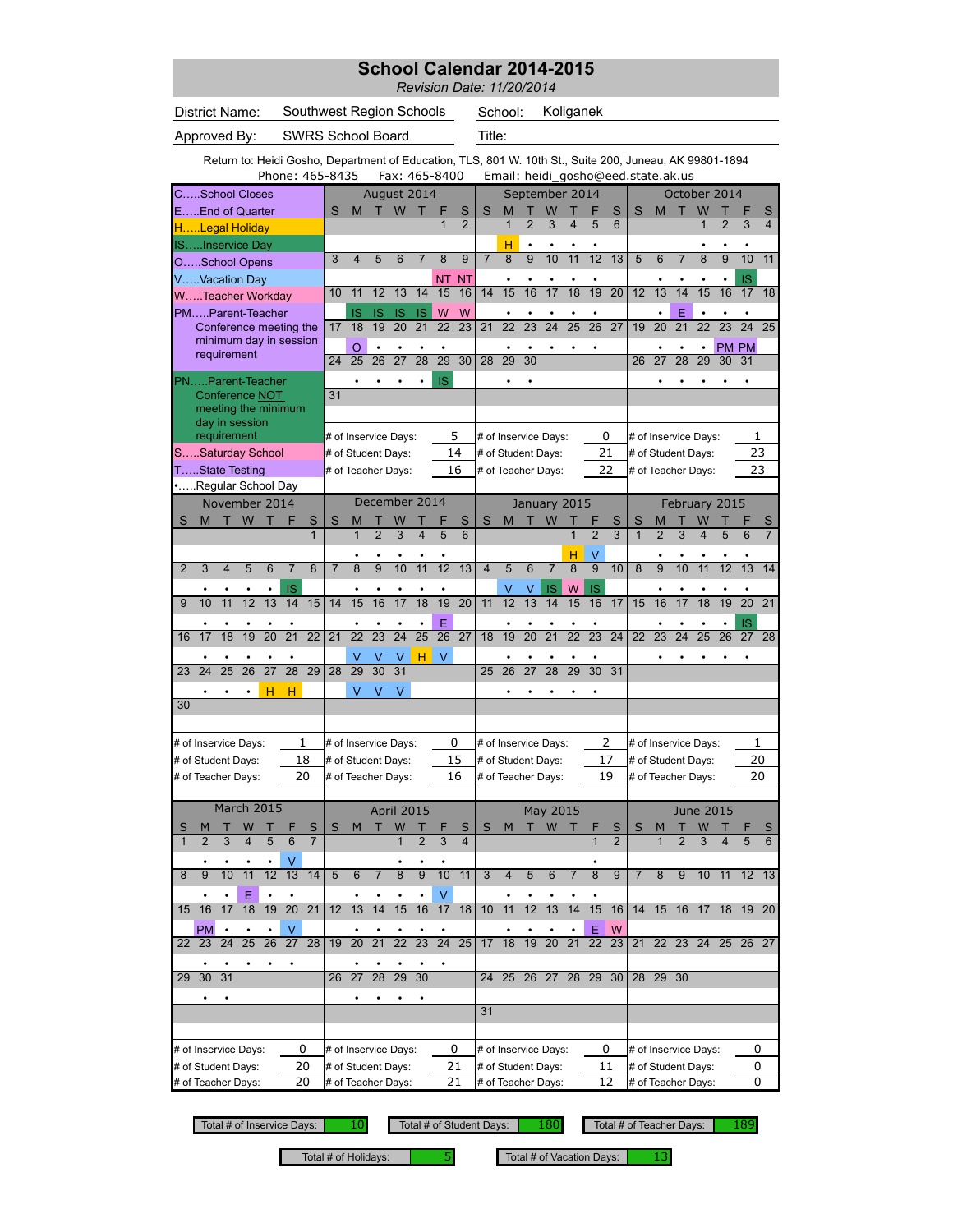|                |                                                                  |                 |    |                                                  |                |                   |                                                                                                                            |                         |                 |                      |                 |                      |                 | School Calendar 2014-2015<br>Revision Date: 03/11/2014 |                |                 |                                          |                         |                 |                                    |                |                     |                         |                                          |                 |                 |                |
|----------------|------------------------------------------------------------------|-----------------|----|--------------------------------------------------|----------------|-------------------|----------------------------------------------------------------------------------------------------------------------------|-------------------------|-----------------|----------------------|-----------------|----------------------|-----------------|--------------------------------------------------------|----------------|-----------------|------------------------------------------|-------------------------|-----------------|------------------------------------|----------------|---------------------|-------------------------|------------------------------------------|-----------------|-----------------|----------------|
|                | District Name:                                                   |                 |    |                                                  |                |                   | Southwest Region Schools                                                                                                   |                         |                 |                      |                 |                      |                 |                                                        | School:        |                 |                                          | Manokotak               |                 |                                    |                |                     |                         |                                          |                 |                 |                |
|                | Approved By:                                                     |                 |    |                                                  |                |                   | SWRS School Board                                                                                                          |                         |                 |                      |                 |                      |                 | Title:                                                 |                |                 |                                          |                         |                 |                                    |                |                     |                         |                                          |                 |                 |                |
|                |                                                                  |                 |    |                                                  |                |                   | Return to: Heidi Gosho, Department of Education, TLS, 801 W. 10th St., Suite 200, Juneau, AK 99801-1894<br>Phone: 465-8435 |                         |                 | Fax: 465-8400        |                 |                      |                 |                                                        |                |                 |                                          |                         |                 | Email: heidi_gosho@eed.state.ak.us |                |                     |                         |                                          |                 |                 |                |
|                |                                                                  |                 |    |                                                  |                |                   |                                                                                                                            |                         |                 |                      |                 |                      |                 |                                                        |                |                 | September 2014                           |                         |                 |                                    |                |                     |                         | October 2014                             |                 |                 |                |
|                | CSchool Closes<br>August 2014<br>W<br>S<br>M<br>т<br>F<br>т<br>1 |                 |    |                                                  |                |                   |                                                                                                                            |                         |                 |                      |                 |                      |                 |                                                        | М              | т               | W                                        |                         |                 | S                                  | S              | M                   | т                       | W                                        | т               |                 | S              |
|                | EEnd of Quarter<br>HLegal Holiday<br>ISInservice Day             |                 |    |                                                  |                |                   |                                                                                                                            |                         |                 |                      |                 |                      |                 |                                                        | $\mathbf{1}$   | $\overline{2}$  | 3                                        | $\overline{\mathbf{4}}$ | 5               | 6                                  |                |                     |                         | $\mathbf{1}$                             | $\overline{2}$  | 3               | $\overline{4}$ |
|                |                                                                  |                 |    |                                                  |                |                   |                                                                                                                            |                         |                 |                      |                 |                      |                 |                                                        | H              | $\vee$          | IS                                       | $\bullet$               | $\bullet$       |                                    |                |                     |                         |                                          |                 | $\bullet$       |                |
|                | OSchool Opens                                                    |                 |    |                                                  |                |                   | 3                                                                                                                          | $\overline{\mathbf{4}}$ | 5               | 6                    | $\overline{7}$  | $\overline{8}$       | $\overline{9}$  | $\overline{7}$                                         | 8              | 9               | 10                                       | 11                      | $\overline{12}$ | 13                                 | 5              | 6                   | $\overline{7}$          | $\overline{8}$                           | 9               | 10              | 11             |
|                | VVacation Day<br>WTeacher Workday                                |                 |    |                                                  |                |                   | 10                                                                                                                         | 11                      | 12              | 13                   | 14              | NT.<br>15            | <b>NT</b><br>16 | 14                                                     | 15             | 16              | 17                                       | $\overline{18}$         | $\bullet$<br>19 | $\overline{20}$                    | 12             | 13                  | 14                      | 15                                       | $\bullet$<br>16 | IS<br>17        | 18             |
|                | PMParent-Teacher                                                 |                 |    |                                                  |                |                   |                                                                                                                            | IS                      | IS              | 1S                   | <b>IS</b>       | W                    | W               |                                                        |                | ٠               |                                          |                         | $\bullet$       |                                    |                | $\bullet$           | E                       | $\bullet$                                | ٠               | $\bullet$       |                |
|                |                                                                  |                 |    | Conference meeting the<br>minimum day in session |                |                   | 17                                                                                                                         | 18                      | 19              | 20                   | 21              | 22                   | 23              | 21                                                     | 22             | 23              | 24                                       | 25                      | 26              | 27                                 | 19             | 20                  | 21                      | $\overline{22}$                          | $\overline{23}$ | $\overline{24}$ | 25             |
|                |                                                                  | requirement     |    |                                                  |                |                   | 24                                                                                                                         | $\overline{O}$<br>25    | $\bullet$<br>26 | 27                   | 28              | 29                   | 30              | 28                                                     | 29             | 30              |                                          |                         |                 |                                    | 26             | 27                  | $\bullet$<br>28         | 29                                       | 30              | PM PM<br>31     |                |
|                | PNParent-Teacher                                                 |                 |    |                                                  |                |                   |                                                                                                                            |                         |                 |                      |                 |                      |                 |                                                        |                |                 |                                          |                         |                 |                                    |                |                     |                         |                                          |                 |                 |                |
|                |                                                                  |                 |    | Conference NOT                                   |                |                   | 31                                                                                                                         |                         |                 |                      |                 |                      |                 |                                                        |                |                 |                                          |                         |                 |                                    |                |                     |                         |                                          |                 |                 |                |
|                |                                                                  | day in session  |    | meeting the minimum                              |                |                   |                                                                                                                            |                         |                 |                      |                 |                      |                 |                                                        |                |                 |                                          |                         |                 |                                    |                |                     |                         |                                          |                 |                 |                |
|                |                                                                  | requirement     |    |                                                  |                |                   |                                                                                                                            |                         |                 | # of Inservice Days: |                 |                      | 4               |                                                        |                |                 | # of Inservice Days:                     |                         |                 | 1                                  |                |                     |                         | # of Inservice Days:                     |                 | 1               |                |
|                | SSaturday School                                                 |                 |    |                                                  |                |                   | # of Student Days:                                                                                                         |                         |                 |                      |                 |                      | 14              |                                                        |                |                 | # of Student Days:                       |                         |                 | 20                                 |                |                     |                         | # of Student Days:                       |                 | 23              |                |
|                | TState Testing                                                   |                 |    |                                                  |                |                   |                                                                                                                            |                         |                 | # of Teacher Days:   |                 |                      | 16              |                                                        |                |                 | # of Teacher Days:                       |                         |                 | 21                                 |                |                     |                         | # of Teacher Days:                       |                 | 23              |                |
|                | Regular School Day                                               |                 |    |                                                  |                |                   |                                                                                                                            |                         |                 |                      |                 |                      |                 |                                                        |                |                 |                                          |                         |                 |                                    |                |                     |                         |                                          |                 |                 |                |
|                |                                                                  |                 |    |                                                  |                |                   |                                                                                                                            |                         |                 |                      |                 |                      |                 |                                                        |                |                 |                                          |                         |                 |                                    |                |                     |                         |                                          |                 |                 |                |
|                |                                                                  |                 |    | November 2014                                    | F              |                   |                                                                                                                            |                         |                 | December 2014        |                 |                      |                 |                                                        |                |                 | January 2015                             |                         |                 |                                    |                |                     |                         | February 2015                            |                 |                 |                |
| S              | M                                                                |                 | W  |                                                  |                | S<br>$\mathbf{1}$ | S                                                                                                                          | M                       | $\overline{2}$  | $\overline{3}$       | 4               |                      | S<br>6          | S                                                      | М              |                 | W                                        | $\mathbf{1}$            | $\overline{2}$  | S<br>$\overline{\mathbf{3}}$       | S              | M<br>$\overline{2}$ | $\overline{\mathbf{3}}$ | W<br>4                                   | 5               |                 | S              |
|                |                                                                  |                 |    |                                                  |                |                   |                                                                                                                            |                         |                 |                      |                 |                      |                 |                                                        |                |                 |                                          | н                       | V               |                                    |                |                     |                         |                                          |                 |                 |                |
| $\overline{2}$ | 3                                                                | $\overline{4}$  | 5  | 6                                                | $\overline{7}$ | $\overline{8}$    | $\overline{7}$                                                                                                             | $\overline{8}$          | $\overline{9}$  | 10                   | 11              | $\overline{12}$      | 13              | $\overline{4}$                                         | 5              | $\overline{6}$  | $\overline{7}$                           | $\overline{8}$          | $\overline{9}$  | 10                                 | $\overline{8}$ | $\overline{9}$      | 10                      | 11                                       | 12              | 13              | 14             |
|                |                                                                  |                 |    |                                                  | IS             |                   |                                                                                                                            |                         |                 |                      |                 |                      |                 |                                                        | ٧              | V               | W                                        | <b>IS</b>               | IS              |                                    |                |                     |                         |                                          |                 | IS              |                |
| 9              | 10                                                               | 11              | 12 | 13                                               | 14             | 15                | 14                                                                                                                         | 15                      | 16              | 17                   | 18              | 19                   | 20              | 11                                                     | 12             | 13              | 14                                       | 15                      | 16              | 17                                 | 15             | 16                  | 17                      | 18                                       | 19              | 20              | 21             |
| 16             | 17                                                               | 18              | 19 | 20                                               | 21             | $\overline{22}$   | 21                                                                                                                         | $\overline{22}$         | $\overline{23}$ | $\overline{24}$      | $\overline{25}$ | E<br>$\overline{26}$ | 27              | 18                                                     | 19             | 20              | 21                                       | 22                      | 23              | $\overline{24}$                    | 22             | 23                  | 24                      | 25                                       | 26              | 27              | 28             |
|                |                                                                  |                 |    |                                                  |                |                   |                                                                                                                            | v                       | ٧               | v                    | H.              | $\vee$               |                 |                                                        |                |                 |                                          |                         |                 |                                    |                |                     |                         |                                          |                 |                 |                |
| 23             | 24                                                               | 25              | 26 | 27                                               | 28             | 29                | 28                                                                                                                         | 29                      | 30              | 31                   |                 |                      |                 | 25                                                     | 26             | $\overline{27}$ | 28                                       | 29                      | 30              | 31                                 |                |                     |                         |                                          |                 |                 |                |
|                |                                                                  |                 |    | H                                                | - H            |                   |                                                                                                                            |                         | $V - V - V$     |                      |                 |                      |                 |                                                        |                |                 |                                          |                         |                 |                                    |                |                     |                         |                                          |                 |                 |                |
| 30             |                                                                  |                 |    |                                                  |                |                   |                                                                                                                            |                         |                 |                      |                 |                      |                 |                                                        |                |                 |                                          |                         |                 |                                    |                |                     |                         |                                          |                 |                 |                |
|                |                                                                  |                 |    |                                                  |                |                   |                                                                                                                            |                         |                 |                      |                 |                      |                 |                                                        |                |                 |                                          |                         |                 |                                    |                |                     |                         |                                          |                 |                 |                |
|                | # of Inservice Days:                                             |                 |    |                                                  |                | 1<br>18           | # of Student Days:                                                                                                         |                         |                 | # of Inservice Days: |                 |                      | 0<br>15         |                                                        |                |                 | # of Inservice Days:                     |                         |                 | 2<br>17                            |                |                     |                         | # of Inservice Days:                     |                 | 1<br>20         |                |
|                | # of Student Days:<br># of Teacher Days:                         |                 |    |                                                  |                | 20                |                                                                                                                            |                         |                 | # of Teacher Days:   |                 |                      | 16              |                                                        |                |                 | # of Student Days:<br># of Teacher Days: |                         |                 | 19                                 |                |                     |                         | # of Student Days:<br># of Teacher Days: |                 | 20              |                |
|                |                                                                  |                 |    |                                                  |                |                   |                                                                                                                            |                         |                 |                      |                 |                      |                 |                                                        |                |                 |                                          |                         |                 |                                    |                |                     |                         |                                          |                 |                 |                |
|                |                                                                  |                 |    | March 2015                                       |                |                   |                                                                                                                            |                         |                 | April 2015           |                 |                      |                 |                                                        |                |                 | May 2015                                 |                         |                 |                                    |                |                     |                         | <b>June 2015</b>                         |                 |                 |                |
| S              |                                                                  |                 | W  |                                                  |                | S                 | S                                                                                                                          | M                       | т               | W                    |                 |                      | S               | S                                                      | M              | т               | W                                        |                         | $\mathbf{1}$    | S                                  | S              |                     |                         | W                                        |                 |                 | S              |
| $\mathbf{1}$   | $\overline{2}$                                                   | 3               |    | 5                                                | 6              | $\overline{7}$    |                                                                                                                            |                         |                 | $\mathbf{1}$         | $\overline{2}$  | 3                    | $\overline{4}$  |                                                        |                |                 |                                          |                         |                 | $\overline{2}$                     |                |                     | $\overline{2}$          | 3                                        |                 |                 | 6              |
| 8              | V<br>9                                                           | 10              | 11 | 12                                               | 13             | 14                | 5                                                                                                                          | 6                       | $\overline{7}$  | 8                    | 9               | V<br>10              | 11              | 3                                                      | $\overline{4}$ | 5               | 6                                        | 7                       | 8               | 9                                  | $\overline{7}$ | 8                   | 9                       | 10                                       | 11              |                 |                |
|                |                                                                  |                 | Ε  |                                                  |                |                   |                                                                                                                            |                         |                 |                      |                 |                      |                 |                                                        |                |                 |                                          |                         |                 |                                    |                |                     |                         |                                          |                 |                 |                |
| 15             | 16                                                               | 17              | 18 | 19                                               | 20             | $\overline{21}$   | 12                                                                                                                         | 13                      | 14              | 15                   | 16              | 17                   | 18              | 10                                                     | 11             | 12              | 13                                       | 14                      | 15              | 16                                 | 14             | 15                  | 16                      | 17                                       | 18              | 19 20           |                |
|                |                                                                  |                 |    |                                                  | PM PM          |                   |                                                                                                                            |                         |                 |                      |                 |                      |                 |                                                        |                |                 |                                          |                         | Е               | W                                  |                |                     |                         |                                          |                 |                 |                |
| 22             | 23                                                               | $\overline{24}$ | 25 | $\overline{26}$                                  | 27             | 28                | 19                                                                                                                         | 20                      | $\overline{21}$ | $\overline{22}$      | $\overline{23}$ | $\overline{24}$      | 25              | 17                                                     | 18             | 19              | $\overline{20}$                          | 21                      | 22              | 23                                 | 21             | 22                  | 23                      | 24                                       | 25              | 26 27           |                |
| 29             | 30 <sup>°</sup>                                                  | 31              |    |                                                  |                |                   | 26                                                                                                                         | 27                      | 28              | $\overline{29}$      | 30              |                      |                 | 24                                                     | 25             | 26              | 27                                       | 28                      | 29              | 30                                 | 28             | 29                  | 30                      |                                          |                 |                 | 12 13          |

• • • • • • 36 37 38 39 40 41 42 33 34 35 36 37 38 39 31 32 33 34 35 36 37 35 36 37 38 39 40 41 # of Inservice Days:  $\begin{array}{c|c} 0 & \text{# of Inservice Days:} \end{array}$   $\begin{array}{c|c} 0 & \text{# of Inservice Days:} \end{array}$   $\begin{array}{c|c} 0 & \text{# of Inservice Days:} \end{array}$ # of Student Days:  $\begin{array}{r|l}\n 21 & \text{# of Student Days:} \\
-21 & \text{# of Student Days:} \\
\end{array}$  + of Student Days: # of Teacher Days:  $21$  # of Teacher Days:  $21$  # of Teacher Days:  $12$  # of Teacher Days: # of Inservice Days: 21  $\overline{0}$ 0  $\overline{0}$  $\overline{0}$ 21 # of Student Days:

Total # of Inservice Days: 10 10 Total # of Student Days: 180 Total # of Teacher Days: 189

Total # of Holidays:  $\begin{array}{|c|c|} \hline \text{5} & \text{Total # of vacation Days:} \hline \end{array}$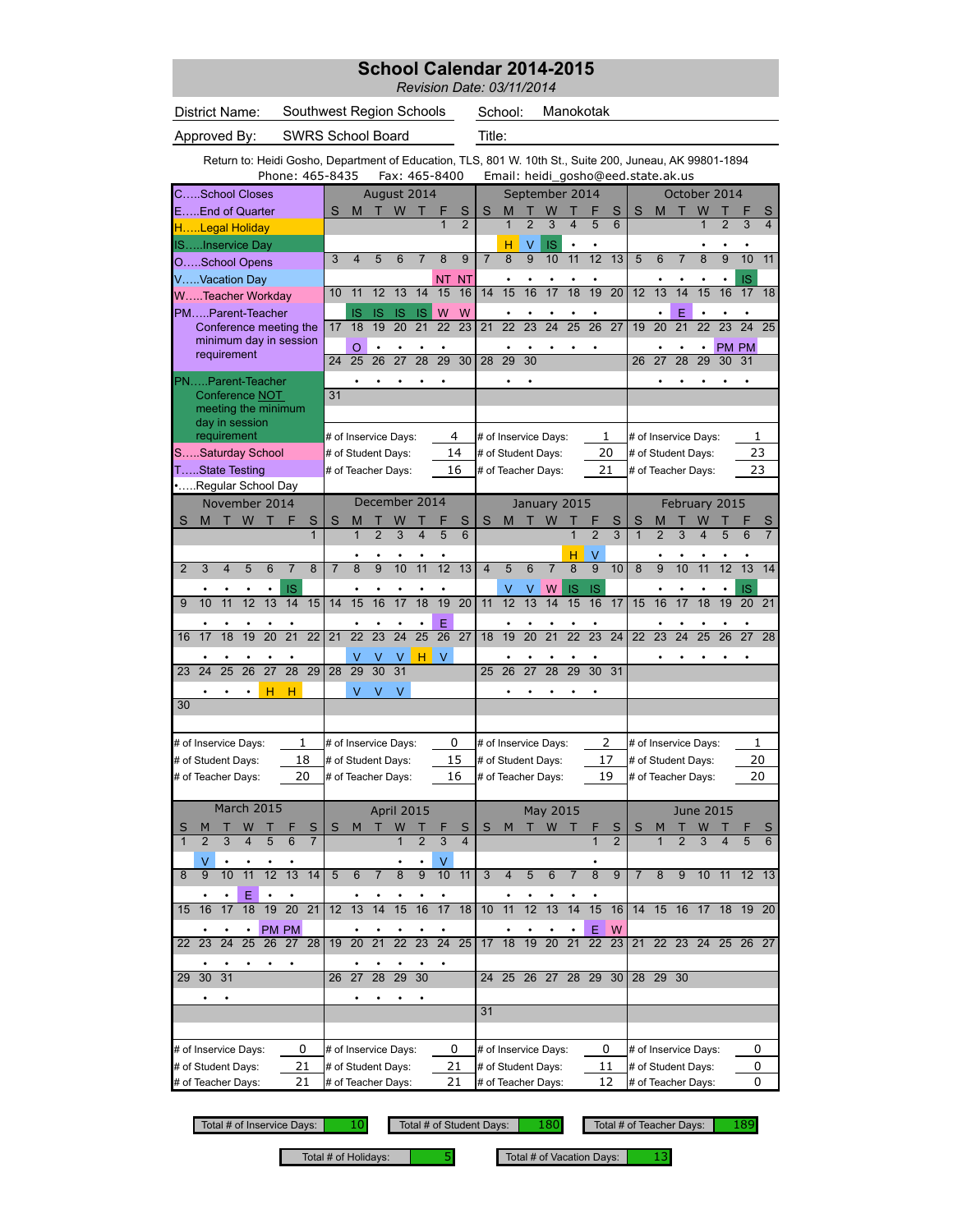## **School Calendar 2014-2015**

*Revision Date: 03/11/2014*

| District Name:                                                                                                              |                |                         |                 |                                                  |                 | Southwest Region Schools |                      |                            |                      |                 |                         |                 |                         |                         | School:            |                 |                      |                         |                 |                     | Chief Ivan Blunka School                                                                                                                      |                     |                 |                      |                 |                 |                     |
|-----------------------------------------------------------------------------------------------------------------------------|----------------|-------------------------|-----------------|--------------------------------------------------|-----------------|--------------------------|----------------------|----------------------------|----------------------|-----------------|-------------------------|-----------------|-------------------------|-------------------------|--------------------|-----------------|----------------------|-------------------------|-----------------|---------------------|-----------------------------------------------------------------------------------------------------------------------------------------------|---------------------|-----------------|----------------------|-----------------|-----------------|---------------------|
| Approved By:                                                                                                                |                |                         |                 |                                                  |                 | <b>SWRS School Board</b> |                      |                            |                      |                 |                         |                 |                         | Title:                  |                    |                 | 2014-2015            |                         |                 |                     |                                                                                                                                               |                     |                 |                      |                 |                 |                     |
|                                                                                                                             |                |                         |                 |                                                  |                 | Phone: 465-8435          |                      |                            |                      |                 |                         | Fax: 465-8400   |                         |                         |                    |                 |                      |                         |                 |                     | Return to: Heidi Gosho, Department of Education, TLS, 801 W. 10th St., Suite 200, Juneau, AK 99801-1894<br>Email: heidi_gosho@eed.state.ak.us |                     |                 |                      |                 |                 |                     |
| CSchool Closes                                                                                                              |                |                         |                 |                                                  |                 |                          |                      |                            | August 2014          |                 |                         |                 |                         |                         |                    |                 | September 2014       |                         |                 |                     |                                                                                                                                               |                     |                 | October 2014         |                 |                 |                     |
| EEnd of Quarter                                                                                                             |                |                         |                 |                                                  |                 |                          | S                    | M                          | т                    | W               | т                       | F               | S                       | S                       | M                  |                 | W                    |                         | F               | S                   | S                                                                                                                                             | М                   | т               | W                    | Т               | F               | S                   |
| HLegal Holiday                                                                                                              |                |                         |                 |                                                  |                 |                          |                      |                            |                      |                 |                         | 1               | $\overline{2}$          |                         | $\mathbf{1}$       | $\overline{2}$  | 3                    | $\overline{\mathbf{4}}$ | 5               | 6                   |                                                                                                                                               |                     |                 | $\overline{1}$       | $\overline{2}$  | 3               | 4                   |
| <b>ISInservice Day</b>                                                                                                      |                |                         |                 |                                                  |                 |                          |                      |                            |                      |                 |                         |                 |                         |                         | н                  |                 |                      |                         |                 |                     |                                                                                                                                               |                     |                 |                      |                 |                 |                     |
| OSchool Opens                                                                                                               |                |                         |                 |                                                  |                 |                          | 3                    | $\overline{\mathbf{4}}$    | 5                    | 6               | $\overline{7}$          | 8               | 9                       | $\overline{7}$          | 8                  | $\overline{9}$  | 10                   | 11                      | 12              | 13                  | 5                                                                                                                                             | 6                   | $\overline{7}$  | $\overline{8}$       | $\overline{9}$  | 10              | 11                  |
| VVacation Day                                                                                                               |                |                         |                 |                                                  |                 |                          |                      |                            |                      |                 |                         | NT              | <b>NT</b>               |                         |                    |                 |                      |                         |                 |                     |                                                                                                                                               |                     |                 |                      |                 | IS              |                     |
| WTeacher Workday                                                                                                            |                |                         |                 |                                                  |                 |                          | 10                   | 11                         | 12                   | 13              | 14                      | 15              | 16                      | 14                      | 15                 | 16              | 17                   | 18                      | 19              | $\overline{20}$     | 12                                                                                                                                            | 13                  | 14              | 15                   | 16              | 17              | 18                  |
| PMParent-Teacher                                                                                                            |                |                         |                 |                                                  |                 |                          |                      | IS                         | IS                   | IS              | IS                      | W               | W                       |                         |                    |                 |                      |                         |                 |                     |                                                                                                                                               |                     | E               |                      |                 |                 |                     |
|                                                                                                                             |                |                         |                 | Conference meeting the<br>minimum day in session |                 |                          | 17                   | 18                         | 19                   | 20              | 21                      | 22              | 23                      | 21                      | 22                 | 23              | 24                   | 25                      | 26              | 27                  | 19                                                                                                                                            | 20                  | 21              | 22                   | 23              | 24              | 25                  |
|                                                                                                                             | requirement    |                         |                 |                                                  |                 |                          | 24                   | $\circ$<br>$\overline{25}$ | 26                   | 27              | 28                      | 29              | 30                      | 28                      | 29                 | $\overline{30}$ |                      |                         |                 |                     | 26                                                                                                                                            | 27                  | 28              | ٠<br>29              | 30              | PM PM<br>31     |                     |
|                                                                                                                             |                |                         |                 |                                                  |                 |                          |                      |                            |                      |                 |                         |                 |                         |                         |                    |                 |                      |                         |                 |                     |                                                                                                                                               |                     |                 |                      |                 |                 |                     |
| PNParent-Teacher                                                                                                            |                |                         |                 |                                                  |                 |                          | 31                   |                            |                      |                 |                         |                 |                         |                         |                    |                 |                      |                         |                 |                     |                                                                                                                                               |                     |                 |                      |                 |                 |                     |
|                                                                                                                             |                |                         |                 |                                                  |                 |                          |                      |                            |                      |                 |                         |                 |                         |                         |                    |                 |                      |                         |                 |                     |                                                                                                                                               |                     |                 |                      |                 |                 |                     |
| Conference NOT<br>meeting the minimum<br>day in session<br>requirement<br>4<br># of Inservice Days:<br># of Inservice Days: |                |                         |                 |                                                  |                 |                          |                      |                            |                      |                 |                         |                 |                         |                         |                    |                 |                      |                         |                 |                     |                                                                                                                                               |                     |                 |                      |                 |                 |                     |
|                                                                                                                             |                |                         |                 |                                                  |                 |                          |                      |                            |                      |                 |                         |                 |                         |                         |                    |                 |                      |                         | 0               |                     |                                                                                                                                               |                     |                 | # of Inservice Days: |                 | 1               |                     |
| SSaturday School                                                                                                            |                |                         |                 |                                                  |                 |                          | # of Student Days:   |                            |                      |                 |                         |                 | 14                      |                         | # of Student Days: |                 |                      |                         | 21              |                     |                                                                                                                                               |                     |                 | # of Student Days:   |                 | 23              |                     |
| TState Testing                                                                                                              |                |                         |                 |                                                  |                 |                          |                      |                            | # of Teacher Days:   |                 |                         |                 | 16                      |                         |                    |                 | # of Teacher Days:   |                         | 22              |                     |                                                                                                                                               |                     |                 | # of Teacher Days:   |                 |                 | 23                  |
| Regular School Day                                                                                                          |                |                         |                 |                                                  |                 |                          |                      |                            | December 2014        |                 |                         |                 |                         |                         |                    |                 |                      |                         |                 |                     |                                                                                                                                               |                     |                 |                      |                 |                 |                     |
|                                                                                                                             |                |                         |                 | November 2014                                    |                 |                          |                      |                            |                      |                 |                         |                 |                         |                         |                    |                 | January 2015         |                         |                 |                     |                                                                                                                                               |                     |                 | February 2015        |                 |                 |                     |
| S                                                                                                                           | M              |                         | W               |                                                  |                 | S<br>$\mathbf{1}$        | S                    | M<br>1                     | $\overline{2}$       | $\overline{3}$  | $\overline{\mathbf{4}}$ | 5               | S<br>6                  | S                       | M                  |                 | W                    | $\overline{1}$          | $\overline{2}$  | S<br>$\overline{3}$ | S<br>1                                                                                                                                        | M<br>$\overline{2}$ | 3               | 4                    | 5               | 6               | S<br>$\overline{7}$ |
|                                                                                                                             |                |                         |                 |                                                  |                 |                          |                      |                            |                      |                 |                         |                 |                         |                         |                    |                 |                      |                         |                 |                     |                                                                                                                                               |                     |                 |                      |                 |                 |                     |
| $\overline{2}$                                                                                                              | 3              | $\overline{\mathbf{4}}$ | 5               | 6                                                | 7               | 8                        | $\overline{7}$       | 8                          | $\overline{9}$       | 10              | 11                      | 12              | 13                      | $\overline{\mathbf{4}}$ | 5                  | 6               | 7                    | Н<br>$\overline{8}$     | $\overline{9}$  | 10                  | 8                                                                                                                                             | $\overline{9}$      | 10              | 11                   | 12              | 13              | 14                  |
|                                                                                                                             |                |                         |                 |                                                  |                 |                          |                      |                            |                      |                 |                         |                 |                         |                         |                    |                 | W                    |                         |                 |                     |                                                                                                                                               |                     |                 |                      |                 |                 |                     |
| 9                                                                                                                           | 10             | 11                      | 12              | 13                                               | 14              | 15                       | 14                   | 15                         | 16                   | 17              | $\overline{18}$         | $\overline{19}$ | 20                      | 11                      | ٧<br>12            | ٧<br>13         | 14                   | IS<br>15                | IS<br>16        | 17                  | 15                                                                                                                                            | 16                  | 17              | 18                   | $\overline{19}$ | IS<br>20        | 21                  |
|                                                                                                                             |                |                         |                 |                                                  |                 |                          |                      |                            |                      |                 |                         | E               |                         |                         |                    |                 |                      |                         |                 |                     |                                                                                                                                               |                     |                 |                      |                 |                 |                     |
| 16                                                                                                                          | 17             | $\overline{18}$         | 19              | $\overline{20}$                                  | $\overline{21}$ | $\overline{22}$          | 21                   | $\overline{22}$            | $\overline{23}$      | $\overline{24}$ | $\overline{25}$         | $\overline{26}$ | $\overline{27}$         | 18                      | 19                 | $\overline{20}$ | $\overline{21}$      | $\overline{22}$         | $\overline{23}$ | $\overline{24}$     | 22                                                                                                                                            | $\overline{23}$     | $\overline{24}$ | $\overline{25}$      | $\overline{26}$ | $\overline{27}$ | 28                  |
|                                                                                                                             |                |                         |                 |                                                  | ٠               |                          |                      |                            | ٧                    | ٧               | н                       | V               |                         |                         |                    |                 |                      |                         | ٠               |                     |                                                                                                                                               |                     |                 |                      |                 |                 |                     |
| 23                                                                                                                          | 24             | 25                      | $\overline{26}$ | $\overline{27}$                                  | $\overline{28}$ | 29                       | 28                   | 29                         | $\overline{30}$      | 31              |                         |                 |                         | 25                      | 26                 | 27              | 28                   | 29                      | 30              | 31                  |                                                                                                                                               |                     |                 |                      |                 |                 |                     |
|                                                                                                                             |                |                         |                 | н                                                | н               |                          |                      | V                          | ٧                    | V               |                         |                 |                         |                         |                    |                 |                      |                         |                 |                     |                                                                                                                                               |                     |                 |                      |                 |                 |                     |
| 30                                                                                                                          |                |                         |                 |                                                  |                 |                          |                      |                            |                      |                 |                         |                 |                         |                         |                    |                 |                      |                         |                 |                     |                                                                                                                                               |                     |                 |                      |                 |                 |                     |
|                                                                                                                             |                |                         |                 |                                                  |                 |                          |                      |                            |                      |                 |                         |                 |                         |                         |                    |                 |                      |                         |                 |                     |                                                                                                                                               |                     |                 |                      |                 |                 |                     |
| # of Inservice Days:                                                                                                        |                |                         |                 |                                                  |                 | 0                        |                      |                            | # of Inservice Days: |                 |                         |                 | 0                       |                         |                    |                 | # of Inservice Days: |                         | 2               |                     |                                                                                                                                               |                     |                 | # of Inservice Days: |                 | 1               |                     |
| # of Student Days:                                                                                                          |                |                         |                 |                                                  |                 | 18                       |                      |                            | # of Student Days:   |                 |                         |                 | 15                      |                         | # of Student Days: |                 |                      |                         | 17              |                     |                                                                                                                                               |                     |                 | # of Student Days:   |                 |                 | 20                  |
| # of Teacher Days:                                                                                                          |                |                         |                 |                                                  |                 | 20                       |                      |                            | # of Teacher Days:   |                 |                         |                 | 16                      |                         |                    |                 | # of Teacher Days:   |                         | 19              |                     |                                                                                                                                               |                     |                 | # of Teacher Days:   |                 | 20              |                     |
|                                                                                                                             |                |                         |                 |                                                  |                 |                          |                      |                            |                      |                 |                         |                 |                         |                         |                    |                 |                      |                         |                 |                     |                                                                                                                                               |                     |                 |                      |                 |                 |                     |
|                                                                                                                             |                |                         |                 | March 2015                                       |                 |                          |                      |                            |                      | April 2015      |                         |                 |                         |                         |                    |                 | May 2015             |                         |                 |                     |                                                                                                                                               |                     |                 | <b>June 2015</b>     |                 |                 |                     |
| $\overline{\mathsf{S}}$                                                                                                     | M              | т                       | W               | Т                                                | F               | S                        | S                    | M                          | Т                    | W               | т                       | F               | S                       | S                       | M                  | т               | W                    | т                       | F               | $\mathsf{S}% _{T}$  | S                                                                                                                                             | M                   | т               | W                    |                 |                 | S                   |
| $\mathbf{1}$                                                                                                                | $\overline{2}$ | 3                       | 4               | 5                                                | 6               | $\overline{7}$           |                      |                            |                      | 1               | $\overline{2}$          | 3               | $\overline{\mathbf{4}}$ |                         |                    |                 |                      |                         | 1               | $\overline{2}$      |                                                                                                                                               |                     | $\overline{2}$  | 3                    | 4               | 5               | 6                   |
|                                                                                                                             |                |                         |                 | $\bullet$                                        | IS              |                          |                      |                            |                      |                 |                         |                 |                         |                         |                    |                 |                      |                         |                 |                     |                                                                                                                                               |                     |                 |                      |                 |                 |                     |
| 8                                                                                                                           | 9              | $\overline{10}$         | 11              | 12                                               |                 | 13 14                    | 5                    | 6                          | $\overline{7}$       | $\overline{8}$  | $\overline{9}$          | $\overline{10}$ | 11                      | 3                       | 4                  | 5               | 6                    | $\overline{7}$          | 8               | $\overline{9}$      | $\overline{7}$                                                                                                                                | 8                   | 9               | $10$ 11              |                 | $12 \quad 13$   |                     |
|                                                                                                                             |                |                         | Ε               |                                                  |                 |                          |                      |                            |                      |                 | ٧                       | V               |                         |                         |                    |                 |                      |                         |                 |                     |                                                                                                                                               |                     |                 |                      |                 |                 |                     |
| 15                                                                                                                          | 16             | 17                      | $\overline{18}$ | 19                                               | 20              | 21                       | 12                   | 13                         | 14                   | 15              | 16                      | 17              | 18                      | 10                      | 11                 | 12              | 13                   | 14                      | 15              | 16                  | 14                                                                                                                                            | 15 16               |                 | 17                   |                 | 18 19 20        |                     |
|                                                                                                                             |                | $\bullet$               | ٠               |                                                  | PM PM           |                          |                      | $\vee$                     | <b>IS</b>            |                 |                         | $\bullet$       |                         |                         |                    |                 |                      |                         | E               | W                   |                                                                                                                                               |                     |                 |                      |                 |                 |                     |
| 22                                                                                                                          | 23             | 24                      | 25              | 26                                               | 27              | 28                       | 19                   | 20                         | 21                   | 22              | 23                      | $\overline{24}$ | 25                      | 17                      | 18                 | 19              | 20                   | 21                      | 22              | 23                  | 21                                                                                                                                            | 22                  | 23              | 24                   | 25              | 26 27           |                     |
|                                                                                                                             |                |                         |                 |                                                  | $\bullet$       |                          |                      |                            |                      |                 |                         |                 |                         |                         |                    |                 |                      |                         |                 |                     |                                                                                                                                               |                     |                 |                      |                 |                 |                     |
| 29                                                                                                                          | 30             | 31                      |                 |                                                  |                 |                          | 26                   | 27                         | $\overline{28}$      | $\overline{29}$ | 30                      |                 |                         | 24                      | 25                 | 26              | 27                   | 28                      | 29 30           |                     | 28                                                                                                                                            | 29 30               |                 |                      |                 |                 |                     |
|                                                                                                                             |                | ٠                       |                 |                                                  |                 |                          |                      |                            |                      |                 |                         |                 |                         |                         |                    |                 |                      |                         |                 |                     |                                                                                                                                               |                     |                 |                      |                 |                 |                     |
|                                                                                                                             |                |                         |                 |                                                  |                 |                          |                      |                            |                      |                 |                         |                 |                         | 31                      |                    |                 |                      |                         |                 |                     |                                                                                                                                               |                     |                 |                      |                 |                 |                     |
|                                                                                                                             |                |                         |                 |                                                  |                 |                          |                      |                            |                      |                 |                         |                 |                         |                         |                    |                 |                      |                         |                 |                     |                                                                                                                                               |                     |                 |                      |                 |                 |                     |
| # of Inservice Days:                                                                                                        |                |                         |                 |                                                  |                 | 1                        | # of Inservice Days: |                            |                      |                 |                         |                 | 1                       |                         |                    |                 | # of Inservice Days: |                         | 0               |                     |                                                                                                                                               |                     |                 | # of Inservice Days: |                 |                 | 0                   |
| # of Student Days:                                                                                                          |                |                         |                 |                                                  |                 | 22                       |                      |                            | # of Student Days:   |                 |                         | 19              |                         |                         |                    |                 | # of Student Days:   |                         | 11              |                     |                                                                                                                                               |                     |                 | # of Student Days:   |                 |                 | 0                   |
| # of Teacher Days:                                                                                                          |                |                         |                 |                                                  |                 | 22                       |                      |                            | # of Teacher Days:   |                 |                         |                 | 19                      |                         |                    |                 | # of Teacher Days:   |                         | 12              |                     |                                                                                                                                               |                     |                 | # of Teacher Days:   |                 |                 | 0                   |

Total # of Inservice Days: 10 Total # of Student Days: 180 Total # of Teacher Days: 189

Total # of Holidays: **5** Total # of Vacation Days: **13**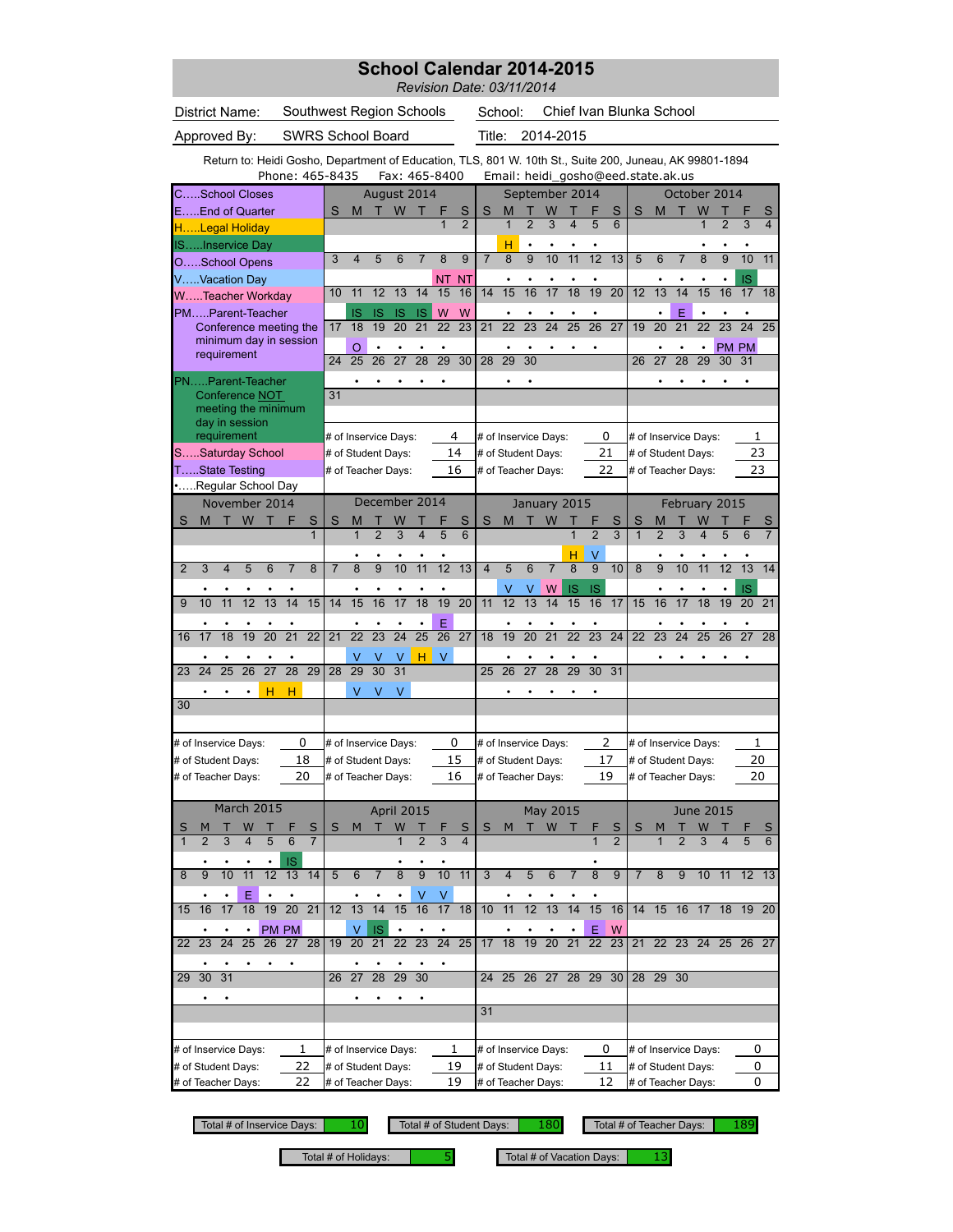## **School Calendar 2014-2015**

*Revision Date: 03/11/2014*

| District Name: | Southwest Region Schools         | School: | Twin Hills School                                                                      |
|----------------|----------------------------------|---------|----------------------------------------------------------------------------------------|
| Approved By:   | <b>SWRS School Board</b>         | Title:  |                                                                                        |
|                |                                  |         | Return to: Heidi Gosho, Department of Education, TLS, 801 W. 10th St., Suite 200, June |
|                | Phone: 465-8435    Fax: 465-8400 |         | Email: heidi gosho@eed.sta                                                             |

ail: heidi\_gosho@eed.state.ak.us W. 10th St., Suite 200, Juneau, AK 99801-1894

|                | CSchool Closes       |                 |           |                 |                        |                 |                |                         | August 2014          |                   |                 |                 |                 |                         |                 | September 2014       |                 |                 |                      |                     |                |                 |                 | October 2014         |                 |                 |                 |
|----------------|----------------------|-----------------|-----------|-----------------|------------------------|-----------------|----------------|-------------------------|----------------------|-------------------|-----------------|-----------------|-----------------|-------------------------|-----------------|----------------------|-----------------|-----------------|----------------------|---------------------|----------------|-----------------|-----------------|----------------------|-----------------|-----------------|-----------------|
|                | EEnd of Quarter      |                 |           |                 |                        |                 | S              | M                       |                      | W                 |                 |                 | S               | S                       | M               |                      | W               |                 |                      | S                   | S              | M               | т               | W                    |                 |                 | S               |
|                | HLegal Holiday       |                 |           |                 |                        |                 |                |                         |                      |                   |                 |                 | $\overline{2}$  |                         |                 | $\overline{2}$       | 3               |                 |                      | 6                   |                |                 |                 |                      |                 | 3               | 4               |
|                | ISInservice Day      |                 |           |                 |                        |                 |                |                         |                      |                   |                 |                 |                 |                         | н               | ٠                    |                 |                 |                      |                     |                |                 |                 |                      |                 |                 |                 |
|                | OSchool Opens        |                 |           |                 |                        |                 | 3              | $\overline{\mathbf{4}}$ | 5                    | 6                 | 7               | 8               | 9               | $\overline{7}$          | 8               | $\overline{9}$       | 10              | 11              | $\overline{12}$      | 13                  | 5              | 6               | 7               | 8                    | $\overline{9}$  | 10              | 11              |
|                | VVacation Day        |                 |           |                 |                        |                 |                |                         |                      |                   |                 | NΤ              | ΝT              |                         | ٠               |                      |                 |                 |                      |                     |                |                 |                 |                      |                 | IS              |                 |
|                | WTeacher Workday     |                 |           |                 |                        |                 | 10             | 11                      | 12                   | 13                | 14              | 15              | 16              | 14                      | 15              | 16                   | 17              | 18              | 19                   | $\overline{20}$     | 12             | 13              | 14              | 15                   | 16              | 17              | 18              |
|                | PMParent-Teacher     |                 |           |                 |                        |                 |                | <b>IS</b>               | IS                   | IS                | IS              | W               | W               |                         |                 |                      |                 |                 |                      |                     |                |                 | E               |                      |                 |                 |                 |
|                |                      |                 |           |                 | Conference meeting the |                 | 17             | 18                      | 19                   | 20                | 21              | 22              | $\overline{23}$ | 21                      | 22              | $\overline{23}$      | 24              | $\overline{25}$ | $\overline{26}$      | 27                  | 19             | 20              | $\overline{21}$ | 22                   | 23              | $\overline{24}$ | 25              |
|                |                      |                 |           |                 | minimum day in session |                 |                | O                       |                      |                   |                 |                 |                 |                         |                 |                      |                 |                 |                      |                     |                | V               |                 |                      |                 | PM PM           |                 |
|                |                      | requirement     |           |                 |                        |                 | 24             | $\overline{25}$         | $\overline{26}$      | $\overline{27}$   | $\overline{28}$ | $\overline{29}$ | 30              | $\overline{28}$         | 29              | $\overline{30}$      |                 |                 |                      |                     | 26             | $\overline{27}$ | $\overline{28}$ | $\overline{29}$      | 30              | 31              |                 |
|                | PNParent-Teacher     |                 |           |                 |                        |                 |                |                         |                      |                   |                 |                 |                 |                         |                 |                      |                 |                 |                      |                     |                |                 |                 |                      |                 |                 |                 |
|                |                      | Conference NOT  |           |                 |                        |                 | 31             |                         |                      |                   |                 |                 |                 |                         |                 |                      |                 |                 |                      |                     |                |                 |                 |                      |                 |                 |                 |
|                |                      |                 |           |                 | meeting the minimum    |                 |                |                         |                      |                   |                 |                 |                 |                         |                 |                      |                 |                 |                      |                     |                |                 |                 |                      |                 |                 |                 |
|                |                      | day in session  |           |                 |                        |                 |                |                         |                      |                   |                 |                 |                 |                         |                 |                      |                 |                 |                      |                     |                |                 |                 |                      |                 |                 |                 |
|                |                      | requirement     |           |                 |                        |                 |                |                         | # of Inservice Days: |                   |                 |                 | 4               |                         |                 | # of Inservice Days: |                 |                 | 0                    |                     |                |                 |                 | # of Inservice Days: |                 | 1               |                 |
|                | SSaturday School     |                 |           |                 |                        |                 |                |                         | # of Student Days:   |                   |                 |                 | 14              |                         |                 | # of Student Days:   |                 |                 | 21                   |                     |                |                 |                 | # of Student Days:   |                 | 22              |                 |
|                | TState Testing       |                 |           |                 |                        |                 |                |                         | # of Teacher Days:   |                   |                 |                 | 16              |                         |                 | # of Teacher Days:   |                 |                 | 22                   |                     |                |                 |                 | # of Teacher Days:   |                 | 22              |                 |
|                | Regular School Day   |                 |           |                 |                        |                 |                |                         |                      |                   |                 |                 |                 |                         |                 |                      |                 |                 |                      |                     |                |                 |                 |                      |                 |                 |                 |
|                |                      | November 2014   |           |                 |                        |                 |                |                         | December 2014        |                   |                 |                 |                 |                         |                 | January 2015         |                 |                 |                      |                     |                |                 |                 | February 2015        |                 |                 |                 |
| S              | M                    | $\top$          | W T       |                 | F                      | S               | S              | М                       |                      | W                 |                 |                 | S               | S                       | M               | Т                    | W               |                 |                      | S                   | S              |                 |                 | W                    |                 |                 |                 |
|                |                      |                 |           |                 |                        | $\mathbf{1}$    |                | 1                       | $\overline{2}$       | 3                 | 4               | 5               | 6               |                         |                 |                      |                 |                 | $\overline{2}$       | $\overline{3}$      | $\mathbf{1}$   | 2               | 3               | 4                    | 5               | 6               | $\overline{7}$  |
|                |                      |                 |           |                 |                        |                 |                |                         |                      |                   |                 |                 |                 |                         |                 |                      |                 | н               | V                    |                     |                |                 |                 |                      |                 |                 |                 |
| $\overline{2}$ | 3                    | 4               | 5         | 6               | 7                      | 8               | $\overline{7}$ | 8                       | $\overline{9}$       | 10                | 11              | 12              | 13              | $\overline{\mathbf{4}}$ | 5               | $\overline{6}$       | $\overline{7}$  | $\overline{8}$  | $\overline{9}$       | 10                  | 8              | $\overline{9}$  | 10              | 11                   | $\overline{12}$ | 13              | 14              |
|                |                      |                 |           |                 | IS                     |                 |                |                         |                      |                   |                 |                 |                 |                         | ٧               | ٧                    | W               | IS              | <b>IS</b>            |                     |                |                 |                 |                      |                 | V               |                 |
| 9              | 10                   | $\overline{11}$ | 12        | 13              | 14                     | 15              | 14             | 15                      | 16                   | $\overline{17}$   | $\overline{18}$ | 19              | $\overline{20}$ | 11                      | $\overline{12}$ | 13                   | 14              | 15              | 16                   | 17                  | 15             | 16              | 17              | 18                   | 19              | 20              | $\overline{21}$ |
|                |                      |                 |           | ٠               | ٠                      |                 |                | ٠                       |                      | ٠                 | ٠               | Ë               |                 |                         | ٠               | ٠                    |                 |                 | ٠                    |                     |                | ٠               |                 | ٠                    |                 | ٠               |                 |
| 16             | 17                   | $\overline{18}$ | 19        | $\overline{20}$ | $\overline{21}$        | $\overline{22}$ | 21             | $\overline{22}$         | $\overline{23}$      | $\overline{24}$   | $\overline{25}$ | $\overline{26}$ | $\overline{27}$ | 18                      | 19              | $\overline{20}$      | $\overline{21}$ | $\overline{22}$ | $\overline{23}$      | $\overline{24}$     | 22             | $\overline{23}$ | $\overline{24}$ | $\overline{25}$      | $\overline{26}$ | $\overline{27}$ | $\overline{28}$ |
|                |                      |                 |           |                 |                        |                 |                | V                       | V                    | ٧                 | н               | $\vee$          |                 |                         |                 |                      |                 |                 |                      |                     |                |                 |                 |                      |                 |                 |                 |
| 23             | 24                   | 25              | 26        | $\overline{27}$ | 28                     | 29              | 28             | 29                      | 30                   | 31                |                 |                 |                 | 25                      | 26              | 27                   | 28              | 29              | 30                   | 31                  |                |                 |                 |                      |                 |                 |                 |
|                |                      |                 |           | н               | н                      |                 |                | V                       | ٧                    | V                 |                 |                 |                 |                         |                 |                      |                 |                 |                      |                     |                |                 |                 |                      |                 |                 |                 |
| 30             |                      |                 |           |                 |                        |                 |                |                         |                      |                   |                 |                 |                 |                         |                 |                      |                 |                 |                      |                     |                |                 |                 |                      |                 |                 |                 |
|                |                      |                 |           |                 |                        |                 |                |                         |                      |                   |                 |                 |                 |                         |                 |                      |                 |                 |                      |                     |                |                 |                 |                      |                 |                 |                 |
|                | # of Inservice Days: |                 |           |                 |                        | 1               |                |                         | # of Inservice Days: |                   |                 | 0               |                 |                         |                 | # of Inservice Days: |                 |                 | 2                    |                     |                |                 |                 | # of Inservice Days: |                 | 0               |                 |
|                | # of Student Days:   |                 |           |                 |                        | 18              |                |                         | # of Student Days:   |                   |                 |                 | 15              |                         |                 | # of Student Days:   |                 |                 | 17                   |                     |                |                 |                 | # of Student Days:   |                 | 19              |                 |
|                | # of Teacher Days:   |                 |           |                 |                        | 20              |                |                         | # of Teacher Days:   |                   |                 |                 | 16              |                         |                 | # of Teacher Days:   |                 |                 | 19                   |                     |                |                 |                 | # of Teacher Days:   |                 | 19              |                 |
|                |                      |                 |           |                 |                        |                 |                |                         |                      |                   |                 |                 |                 |                         |                 |                      |                 |                 |                      |                     |                |                 |                 |                      |                 |                 |                 |
|                |                      | March 2015      |           |                 |                        |                 |                |                         |                      | <b>April 2015</b> |                 |                 |                 |                         |                 |                      | May 2015        |                 |                      |                     |                |                 |                 | <b>June 2015</b>     |                 |                 |                 |
|                |                      |                 |           |                 |                        | S               | S              | М                       | т                    | W                 |                 |                 | S               | S                       | M               |                      | W               |                 |                      |                     | S              | M               |                 |                      |                 |                 |                 |
|                | $\overline{2}$       | 3               | 4         | 5               | 6                      | $\overline{7}$  |                |                         |                      | $\overline{1}$    | $\overline{2}$  | 3               | $\overline{4}$  |                         |                 |                      |                 |                 | 1                    | S<br>$\overline{2}$ |                | 1               | $\overline{2}$  | 3                    | 4               | 5               | S<br>6          |
|                |                      |                 |           |                 |                        |                 |                |                         |                      |                   |                 |                 |                 |                         |                 |                      |                 |                 |                      |                     |                |                 |                 |                      |                 |                 |                 |
| 8              | 9                    | 10              | 11        | 12              | 13                     | 14              | 5              | 6                       | 7                    | 8                 | 9               | IS<br>10        | 11              | 3                       | 4               | 5                    | 6               | 7               | $\overline{8}$       | 9                   | $\overline{7}$ | 8               | 9               | 10                   | 11              | 12              | 13              |
|                |                      |                 |           |                 |                        |                 |                |                         |                      |                   |                 |                 |                 |                         |                 |                      |                 |                 |                      |                     |                |                 |                 |                      |                 |                 |                 |
| 15             | 16                   | 17              | Ε<br>18   | 19              | <b>IS</b><br>20        | 21              | 12             | 13                      |                      | 15                | 16              | 17              | 18              | 10                      | 11              | 12                   | 13              | 14              | 15                   | 16                  | 14             | 15              | 16              | 17                   | 18              | 19              | 20              |
|                |                      |                 |           |                 |                        |                 |                |                         |                      |                   |                 |                 |                 |                         |                 |                      |                 |                 |                      |                     |                |                 |                 |                      |                 |                 |                 |
|                | V                    |                 | $\bullet$ |                 | PM PM                  |                 |                |                         |                      | 22                | 23              | $24$ 25         |                 |                         |                 | 19                   |                 |                 | E<br>$\overline{22}$ | W                   |                |                 |                 | 22 23 24             |                 |                 |                 |
| 22             | 23                   | 24              | 25        | 26              |                        | 27 28           | 19             | 20                      | 21                   |                   |                 |                 |                 | 17                      | 18              |                      | 20              | 21              |                      | 23                  | 21             |                 |                 |                      |                 | 25 26 27        |                 |
|                |                      |                 |           |                 |                        |                 |                |                         |                      |                   |                 |                 |                 |                         |                 |                      |                 |                 |                      |                     |                |                 |                 |                      |                 |                 |                 |
| 29             | 30                   | 31              |           |                 |                        |                 | 26             | $\overline{27}$         | 28                   | 29                | 30              |                 |                 | 24                      |                 | 25 26 27 28 29       |                 |                 |                      | 30                  |                | 28 29           | 30              |                      |                 |                 |                 |
|                |                      |                 |           |                 |                        |                 |                |                         |                      | ٠                 |                 |                 |                 |                         |                 |                      |                 |                 |                      |                     |                |                 |                 |                      |                 |                 |                 |
|                |                      |                 |           |                 |                        |                 |                |                         |                      |                   |                 |                 |                 | 31                      |                 |                      |                 |                 |                      |                     |                |                 |                 |                      |                 |                 |                 |
|                |                      |                 |           |                 |                        |                 |                |                         |                      |                   |                 |                 |                 |                         |                 |                      |                 |                 |                      |                     |                |                 |                 |                      |                 |                 |                 |
|                | # of Inservice Days: |                 |           |                 |                        | 1               |                |                         | # of Inservice Days: |                   |                 |                 | 1               |                         |                 | # of Inservice Days: |                 |                 | 0                    |                     |                |                 |                 | # of Inservice Days: |                 | 0               |                 |
|                | # of Student Days:   |                 |           |                 |                        | 21              |                |                         | # of Student Days:   |                   |                 |                 | 22              |                         |                 | # of Student Days:   |                 |                 | 11                   |                     |                |                 |                 | # of Student Days:   |                 | 0               |                 |
|                | # of Teacher Days:   |                 |           |                 |                        | 21              |                |                         | # of Teacher Days:   |                   |                 | 22              |                 |                         |                 | # of Teacher Days:   |                 |                 | 12                   |                     |                |                 |                 | # of Teacher Days:   |                 | 0               |                 |

Total # of Inservice Days:  $\begin{array}{|l|l|} \hline \end{array}$  10 Total # of Student Days:

10 Total # of Student Days: 180 Total # of Teacher Days: 189

Total # of Holidays:  $\begin{array}{|c|c|c|c|c|} \hline \end{array}$  Total # of Vacation Days: 13